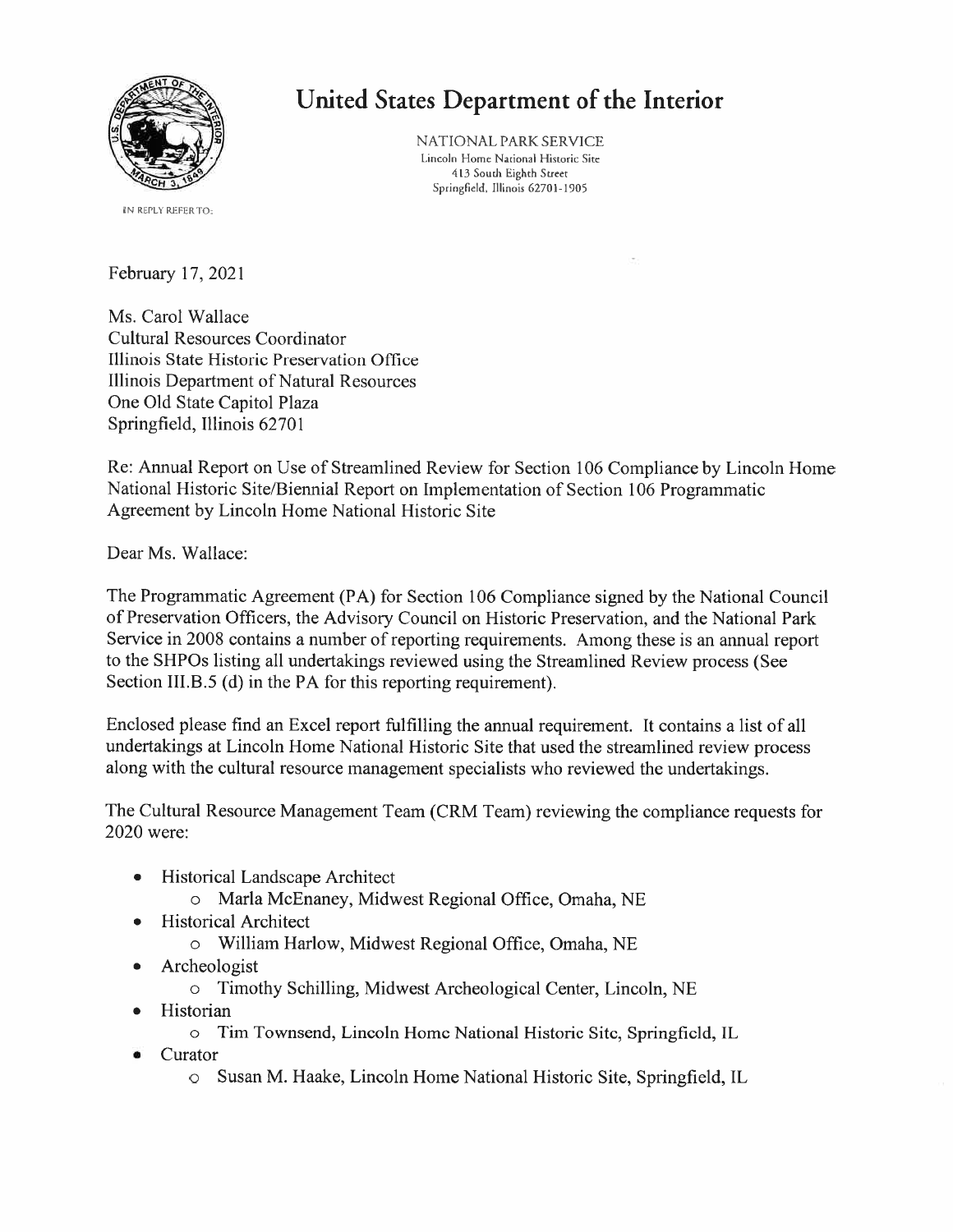- NHPA/Regional 106 Advisor  $\bullet$ 
	- o Stephen Rogers, Midwest Regional Office, Omaha, NE
- **Regional Curator**  $\bullet$ 
	- O Heather Young, Midwest Regional Office, Omaha, NE
- **Facilities Manager**  $\bullet$ 
	- o Jason Taylor, Lincoln Home National Historic Site, Springfield, IL
- Historian, National Historic Landmarks Coordinator
	- o Alesha Cerny, Midwest Regional Office, Omaha, NE

We will retain a copy of these reports and provide further copies to the SHPO should the SHPO request these. Please do not hesitate to contact me if you have any questions or comments about our use of the PA.

If you have any questions about any of the above, please do not hesitate to contact me at (217) 391-3222 or timothy good@nps.gov.

Sincerely,

Tatt that

**Timothy Good** Superintendent

Enclosure

Cc: MWRO 106 Advisor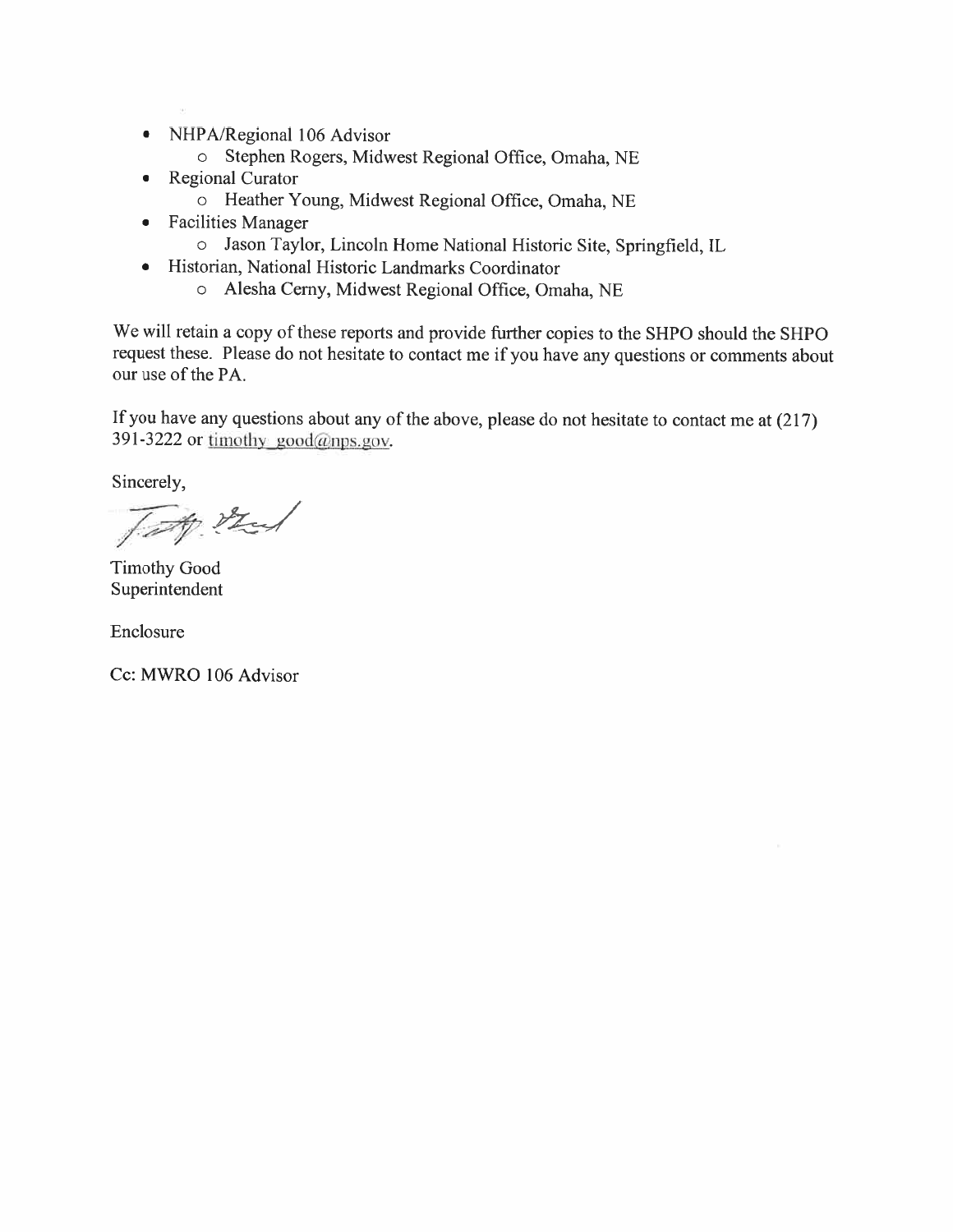

**National Park Service U.S. Department of the Interior** **Lincoln Home NHS Date: 02/17/2021**

# Park Section 106 Programmatic Agreement Biennial Report Reporting period: 01/01/2019 - 12/31/2020

1. Summary of Projects subject to Section 106 (See attachment for detailed list)

#### **Assessment of Effect**

- 38 No Adverse Effect
- 1 Adverse Effect

## **Documentation Method**

- 37 Streamlined Review (PA)
- 1 Standard 4-Step Process
- 1 Park Specific or Other Programmatic Agreement

## **Consultations**

- 1 SHPO Consultation
- 0 Tribal Consultation
- 0 Other Consulting Parties
- 2. Section 106 Compliance Training

Name: Susan M. Haake Title: Curator Training Course: Monthly Section 106 webinars with Midwest Regional Section 106 Coordinator Date: Last Tuesday of each month

Name: Susan M. Haake Title: Curator Training Course: Section 106 refresher Date: 11/13/2019-11/14/2019

3. Cultural Resource Management Team members

(required members: Section 106 Coordinator, Archeologist, Historical Landscape Architect, Curator, Anthropologist, Historian, Historical Architect)

• Archeologist: Timothy Schilling, Midwest Archeological Center, Lincoln NE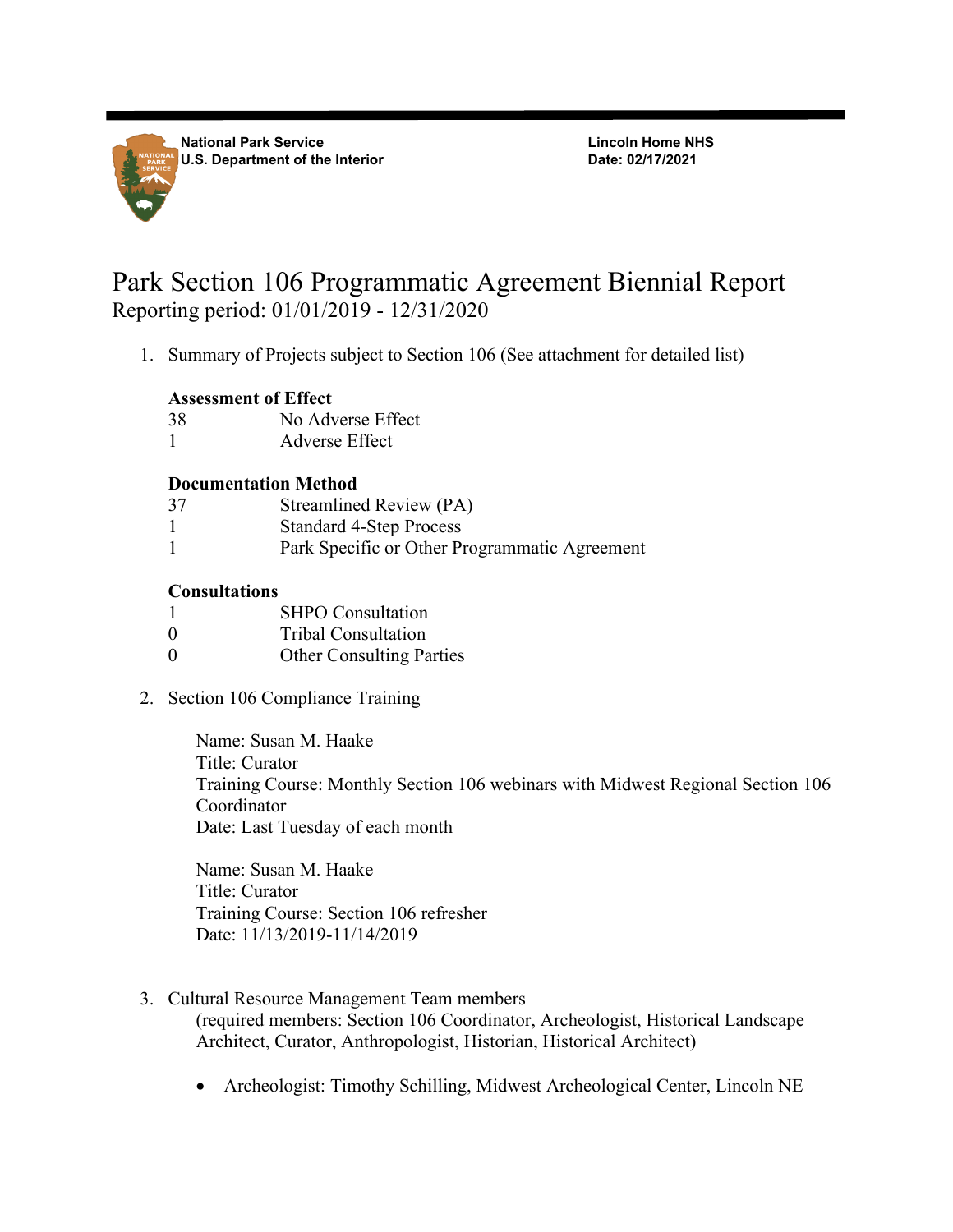- Chief of Maintenance: Jason Taylor, Lincoln Home National Historic Site, Springfield IL
- Curator: Susan M. Haake, Lincoln Home National Historic Site, Springfield IL
- Historian: Timothy P. Townsend, Lincoln Home National Historic Site, Springfield IL
- Historian, NHL Coordinator: Alesha Cerny, Regions 3,4,5/Midwest Regional Office, Omaha, NE
- Historical Architect: William Harlow, Regions 3,4,5/Midwest Regional Office, Omaha NE
- Historical Landscape Architect: Marla McEnaney, Regions 3,4,5/Midwest Regional Office, Marquette MI
- Regional 106 Reviewer: Stephen Rogers, Regions 3,4,5/Midwest Regional Office, Omaha NE
- Regional Curator; Heather Young, Regions 3,4,5/Midwest Regional Office, Omaha, NE
- 4. Biennial Review and Monitoring Meeting (if applicable)

Meeting Date: January 7, 2021. SHPO and Park "met' via email due to COVID restrictions. Brief informational emails were exchanged. SHPOs office had no major concerns over the projects undertaken by the park in 2020.

Attendees: (Agencies/Organizations/Tribes etc.)

- Carol "CJ" Wallace, Regulatory Review & Compliance Manager/IDNR DEAI Committee, Illinois State Historic Preservation Office
- Anthony Rubano, Deputy State Historic Preservation Officer, Illinois State Historic Preservation Office
- Susan M. Haake, Curator/Section 106 Park Coordinator, Lincoln Home National Historic Site